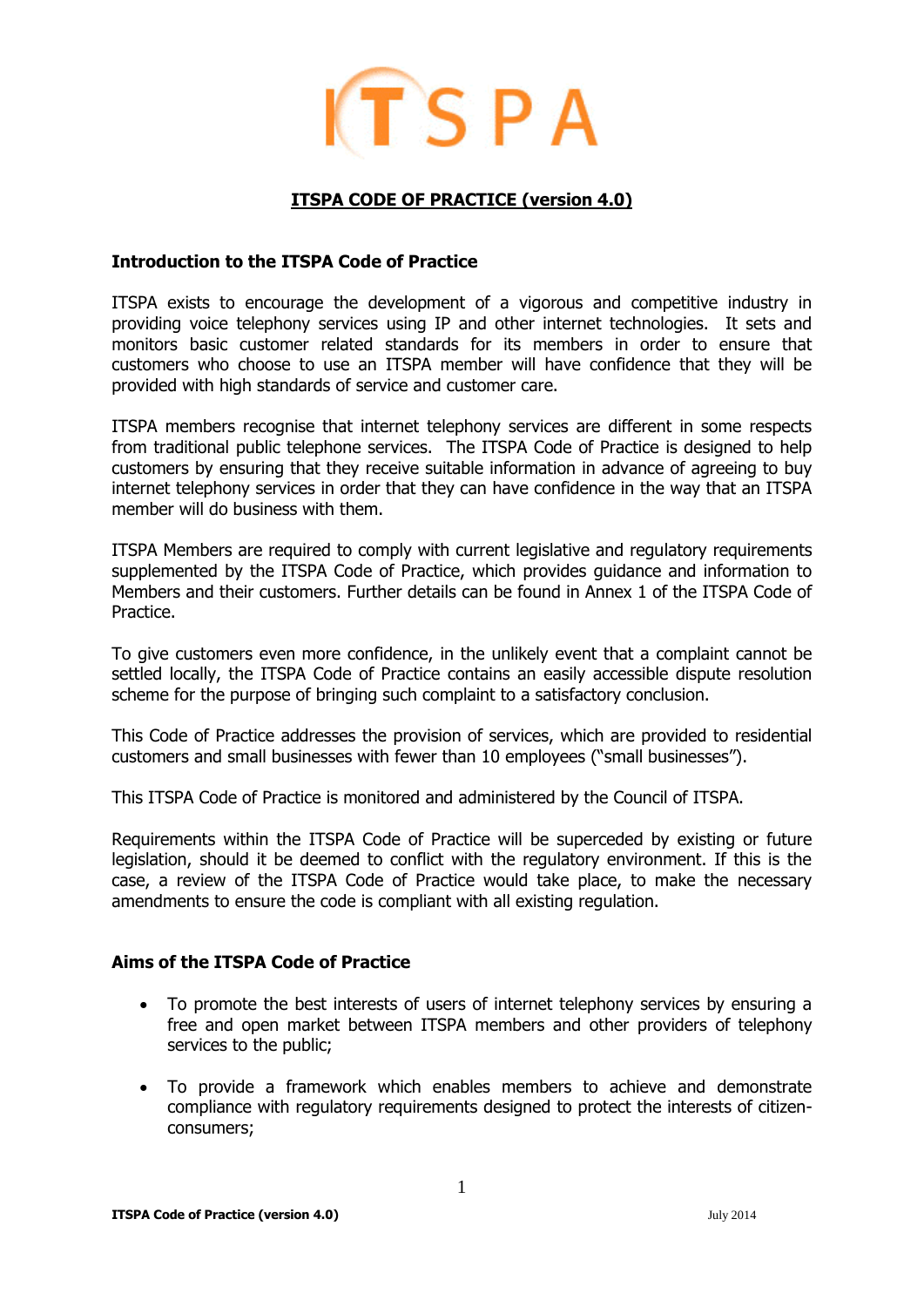

- To ensure there is clear pre-contractual information readily available regarding the terms and conditions on which internet telephony services are provided, including pricing, payment and service availability;
- In the event of any form of dissatisfaction or complaint, to make available an easily accessible procedure so that these can be addressed and resolved in the most speedy and cost effective manner;
- To ensure that Members comply with current legal and regulatory requirements; and
- To enhance the reputation of the internet telephony industry by promoting standards over and above those required by law and regulation.

## **How the ITSPA Code of Practice applies**

- 1 This ITSPA Code of Practice and members' obligations derived from it apply when a Member is engaged in providing telephony services to residential and small business customers in the UK by means of a public packet data network, with inbound and outbound access to and from the PSTN.
- 2 Every ITSPA member must subscribe to this ITSPA Code of Practice and comply with its mandatory provisions. Members are also encouraged to comply with those provisions that are recommendations but are not mandatory. All ITSPA members will receive an electronic copy of the ITSPA Code of Practice when becoming members, informing them of their requirement to comply with this code. New ITSPA members will also be informed of relevant Ofcom regulations, which they must abide with in order to comply with current guidelines.
- 3 In addition to complying with this ITSPA Code of Practice, every ITSPA member, where required by regulation, must have their own code of practice<sup>1</sup>, which contains information for customers and prospective customers that is specific to that member.

The individual code of practice must include but is not limited to the following information:

- The member's name and address;
- A description of the services it provides;
- That the purpose of the Code is to inform customers of their relationship with the member;

-

<sup>&</sup>lt;sup>1</sup> As required by General Condition 14.1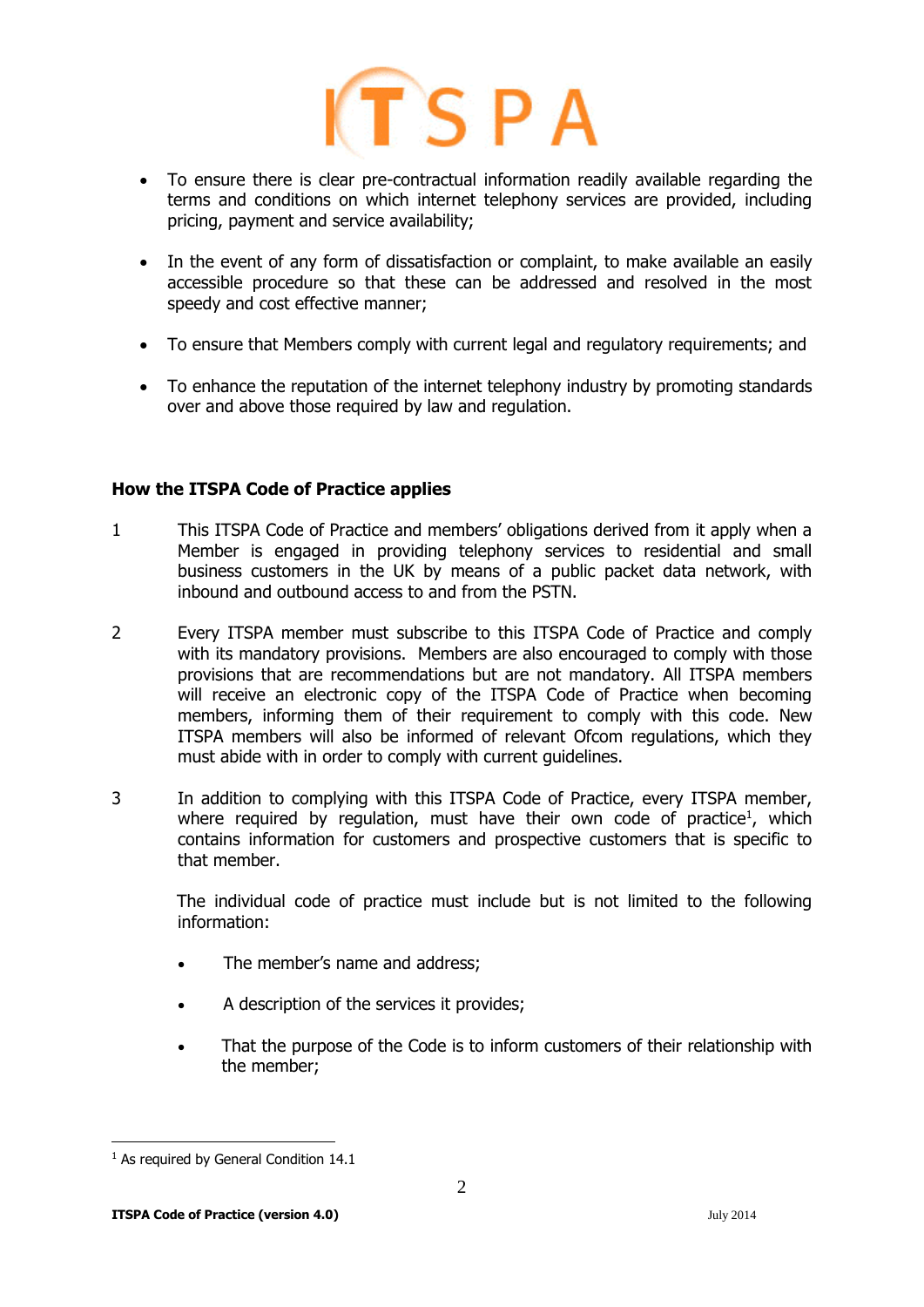# $ITSPA$

- How to contact the member, with different contact information for different purposes, if necessary;
- Reference to membership of a dispute resolution scheme;<sup>2</sup>
- How to contact ITSPA and other relevant organisations, including, in particular OFCOM;
- That the member is a member of ITSPA and subscribes to this ITSPA Code of Practice; and
- 3.2 The individual code of practice and the ITSPA Code of Practice must be made available to any person who is a customer or who is considering buying services from the member, on request. This must be done by giving printed copies of them to that person or by posting them on the member's website with a prominent link. The ITSPA Code of Practice may be posted by means of a link to the ITSPA web page containing the ITSPA Code of Practice.
- 3.3 To comply with the Disability Discrimination Act 1995, a member must take reasonable steps to enable customers with disabilities to make use of its services and to benefit from its individual Code of Practice. To this end, Members must take reasonable steps to follow accepted practices and standards of accessibility, such as:
	- a) Producing all information in an accessible way, including the use of good line spacing, a reasonable sized font and sufficient contrast between type and background;
	- b) Following industry standard accessibility criteria for websites; and
	- c) Making copies of their individual Code of Practice available in alternative formats.
- 3.4 The ITSPA Code of Practice will apply to every member's activities in the areas that it covers. A member may adopt stricter standards in its individual code of practice. Where a member does so, it will be bound by those stricter standards.
- 3.5 A member may not opt out of a mandatory provision of the ITSPA Code of Practice or reduce or qualify its effect.
- 3.6 In addition to the Codes of Practice, a member shall comply with all applicable legislation and other legal and regulatory requirements in the country in which it operates.
- 3.7 This ITSPA Code of Practice is administered and enforced by ITSPA, acting through its Council and its authorised committees. It does not form part of the contract between a member and its customer except where the contract expressly provides for this.

3

<sup>-</sup><sup>2</sup> As required by General Condition 14.7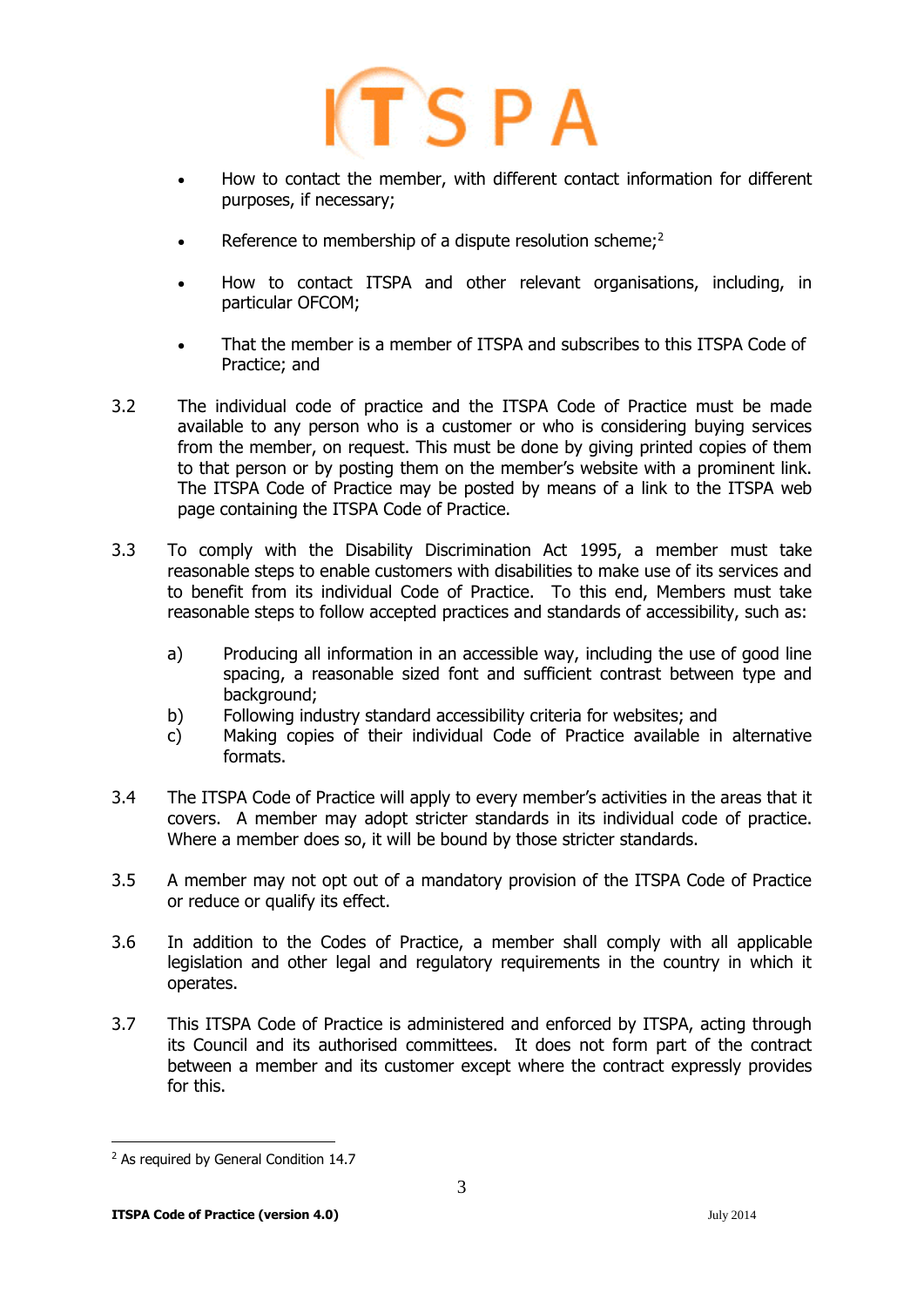

## **General Requirements**

#### 4 **Illegal use of services**

Members must not promote the use of their services for illegal purposes and must take appropriate steps to guard against their services being used for such purposes.

#### 5 **Awareness**

- 5.1 Members must use reasonable efforts to communicate to their staff that their company is a member of ITSPA and to ensure that all relevant staff are familiar with the obligations arising under the ITSPA Code of Practice.
- 5.2 Members should include the ITSPA logo on their websites, with a link to the ITSPA web-site.

#### 6 **Promotion**

Members must use all reasonable endeavours to ensure that their promotional material complies with all applicable legislation and non-statutory regulation, including in particular, that:-

- a) If transmitted by radio, television, teletext, telephone, facsimile or any other form of communication, it observes the provisions of this ITSPA Code of Practice and the Codes of Practice published by OFCOM or any other relevant regulatory body in the manner most reasonable and appropriate to the technology employed;
- b) It complies with the provisions of the British Codes of Advertising and Sales Promotion supervised by the Advertising Standards Authority; and
- c) Promotional material and all associated services comply with the Code of Practice applied by Phonepayplus when access to them is made via a premium rate telephone call.

## 7 **Customer information**

## 7.1 **Service reliability**

7.1.1 It is recommended that the following message is included in the terms and conditions and user guides of all Internet telephony services provided to residential and small business customers.

"IMPORTANT INFORMATION: This is a Voice over Data Network service, and as such, it is dependent on your connection to the data network and the data network itself. Your service may therefore cease to function if there is a power failure or a failure in the underlying data network."

7.1.2 Members must take active steps to draw its customers' attention to any significant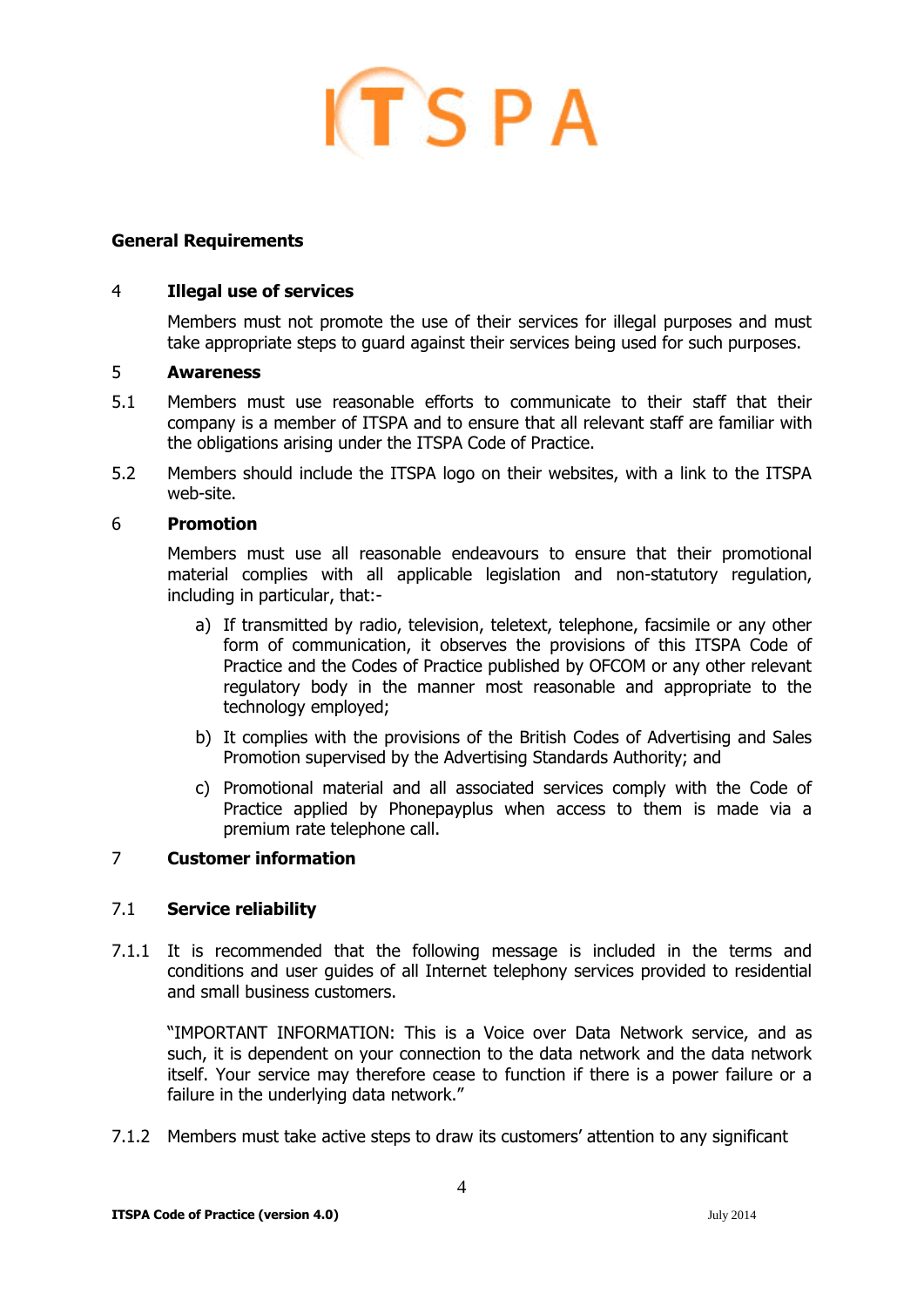

differences in service reliability between the member's service and circuit switched public telephony networks. This must be done at the point of sale and in any user guide issued by the member.

#### 7.2 **Emergency Calls**

ITSPA members will have to comply with all regulatory requirements for 999 access and provide all the relevant information to consumers about the availability and reliability of their emergency service access.

## 8 **Best practice recommendations**

ITSPA recommends that Members adhere to the following best practice guidelines where possible. From time to time, ITSPA will publish Best Current Practice documents (BCPs) on specific issues, following discussion amongst the membership. ITSPA recommends that all members adhere to these publications.

- 8.1 ITSPA identification: Members should include the ITSPA logo on their websites, with a link to the ITSPA web-site.
- 8.2 Security: ITSPA recommends that Members have systems to protect themselves and their customers from fraudulent use and advise all members to follow appropriate ITSPA security BCPs that are produced and updated on a regular basis. ITSPA also recommends that Members encourage their customers to read the relevant ITSPA security BCPs which are produced or an alternative document produced by the member with substantially the same content.
- 8.3 Caller ID should be validated against the authenticated user to prevent fraud and spam.
- 8.4 Every Member is recommended to develop an Acceptable Use Policy.
- 8.5 For the avoidance of doubt, breach of any ITSPA best practice recommendation set out in this section 8 shall not constitute a breach of the ITSPA Code of Practice and shall not cause ITSPA to invoke the Complaints Procedure.

#### 9 **Customer contracts**

- 9.1 Members must ensure that steps are taken to ensure that the person entering into a contract is authorised to represent the customer in entering into the contract for telephone services at the premises.
- 9.2 Order forms and contract forms are to be designed so that the contractual nature of the document is clear to the customer. Order forms and contract forms should therefore contain a statement of the contractual nature of the document immediately adjacent to where the customer signs the document or indicates that he agrees to

5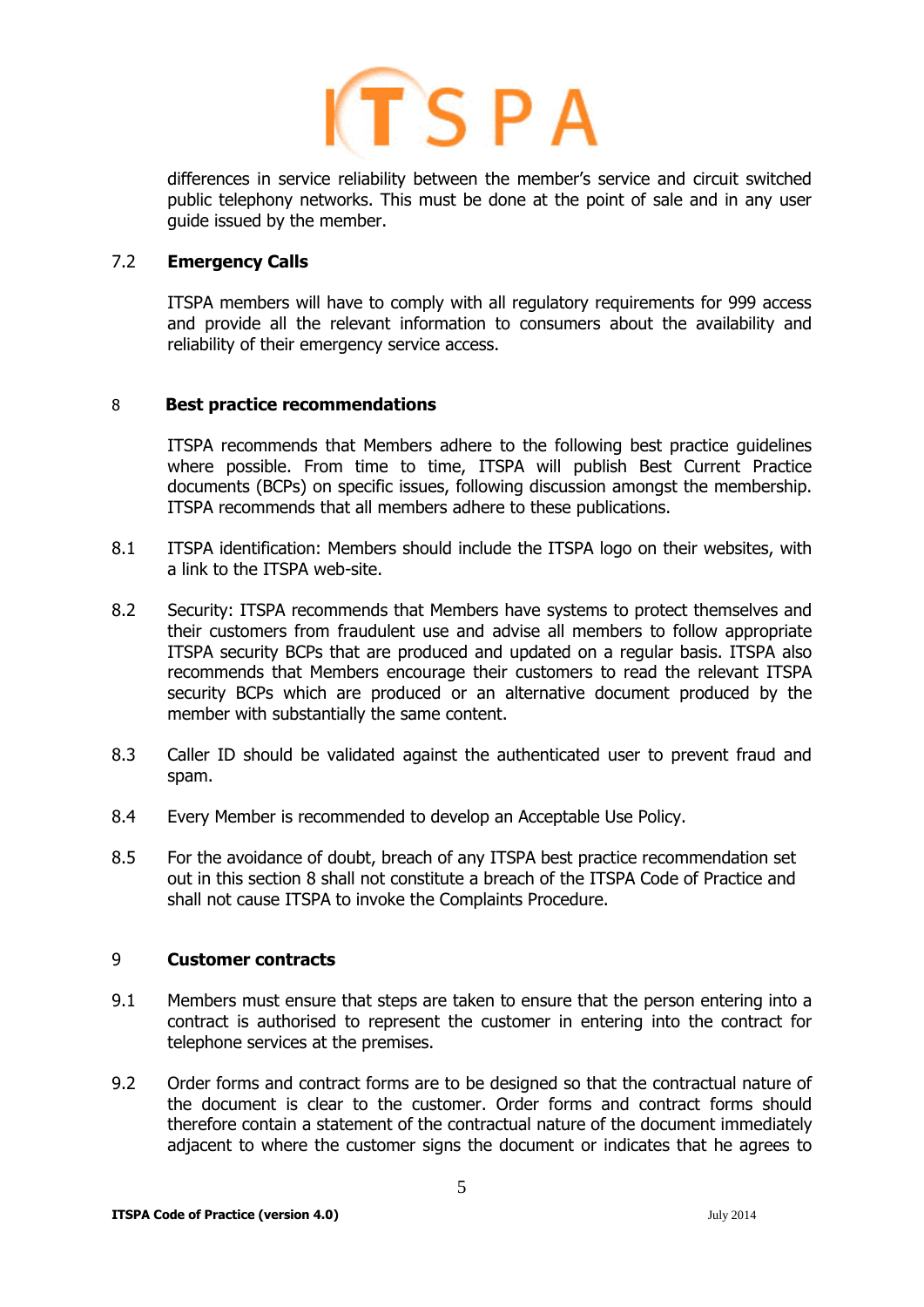

take service in such a way that the statement cannot easily be obscured or concealed.

- 9.3 Where a face-to-face approach to the customer takes place the customer should be given the information set out in this paragraph, in writing, in a clear and comprehensible manner:
	- (a) Essential information including the identity of the company, its address, telephone, fax and e-mail contact details;
	- (b) A description of the telephone service sufficient to enable the customer to understand the option that the customer has chosen, and how it works;
	- (c) Information about the major elements of the service, including the cost of any standing charges, the payment terms, line rental, key call types and details of "protected or special support" arrangements.
	- (d) The arrangements for provision of the service, including the order process and, as accurately as possible, the likely date of provision. Where there may be significant delay in the likely date of provision, the customer should be informed of this;
	- (e) The circumstances in which the service may be withdrawn and the procedure for a withdrawal;
	- (f) The existence of any right of cancellation and the process for exercising it;
	- (g) The period for which the charges remain valid; and
	- (h) The minimum period of contract, and minimum contract charges, if any.
- 9.4 Customers are to be made aware of the existence of this Code of Practice and preferably provided with a summary.
- 9.5 In the case of internet orders, a well sign-posted hyperlink to the information required by paragraphs 9.1 to 9.4 above must be prominently displayed, with the information being capable of being easily downloaded and printed.

## 10 **Number Portability**

- 10.1 All number portability transactions with customers and other service providers must be undertaken in accordance with current legal and regulatory rules and guidelines and also with any industry agreed processes and procedures.
- 10.2 ITSPA members are encouraged to comply with its Best Common Practice Document on porting numbers between the membership. This BCP outlines ITSPA's recommended policy of enabling the free and open transfer of telephone numbers amongst its members and the protection of a customer's number in the event of an ITSPA member ceasing to trade.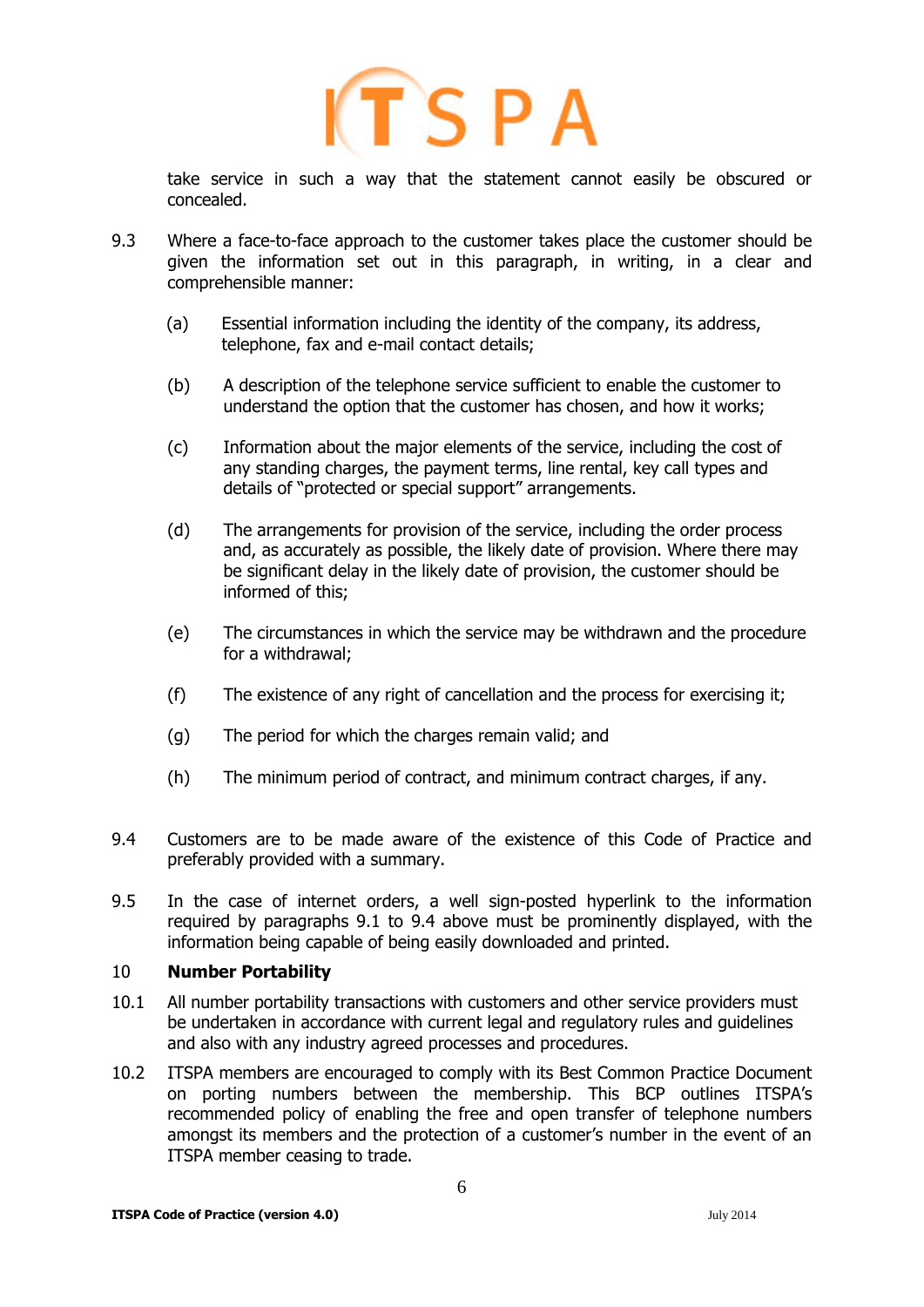# $(TSPA$

The BCP can be found at: [http://www.itspa.org.uk/consultation/070126\\_portingBCP.pdf](http://www.itspa.org.uk/consultation/070126_portingBCP.pdf)

10.3 In the interest of promoting confidence in the VoIP industry and to assist quick & efficient porting, it is recommended that ITSPA members publish the names of those companies with whom they are able to port numbers both to and from. This information should be readily accessible to potential and existing customers.

# **11 Filtering and Blocking**

11.1 ITSPA members who offer an Internet Service are encouraged to comply with the ISPA (Internet Services' Providers Association) Best Common Practice Document "Blocking and Filtering of Internet Traffic", which was formulated in discussion with ITSPA. The ISPA BCP can be found at: [http://www.ispa.org.uk/home/page\\_327.html](http://www.ispa.org.uk/home/page_327.html)

## **12 Pricing Information**

- 12.1 Members must ensure that charges for services are clearly stated in relevant promotional material and are readily available to customers. Members must also make clear whether any such charges quoted are inclusive or exclusive of VAT. Where additional charges, for example on-line charges, are payable this should be stated.
- 12.2 Members must use reasonable endeavours to ensure that textual pricing information relating to charges for services is accurate, up to date, legible, prominent and presented in such a way that does not require close examination.

# **13 Data Protection and Privacy**

13.1 Members shall comply with UK legislation relating to the protection of information held in relation to UK data subjects.

# **14 Complaints Procedure and Sanctions**

# **14.1 Members' obligations**

- 14.1.1 A Member's code of practice for complaints shall include a Dispute Resolution Scheme within the meaning of Condition 14 of the General Conditions of Entitlement.
- 14.1.2 Every Member shall notify ITSPA of a single point of contact ("Contact") for the member authorised to deal with ITSPA complaints. The Contact shall be familiar with the ITSPA Complaints Procedure.

# **14.2 Complaints about breaching the ITSPA Code of Practice**

- 14.2.1 Where a complaint is made that a member has acted in breach of the ITSPA Code of Practice, the complaint shall be investigated and adjudicated by ITSPA in accordance with its rules and procedures on complaints. $3$
- 14.2.2 ITSPA may refuse to adjudicate on a complaint where the subject matter of the complaint is the subject of legal proceedings or for any other reason ITSPA sees fit, details of which must be supplied to the complainant.

<sup>-</sup>3 ITSPA Complaints Procedure Document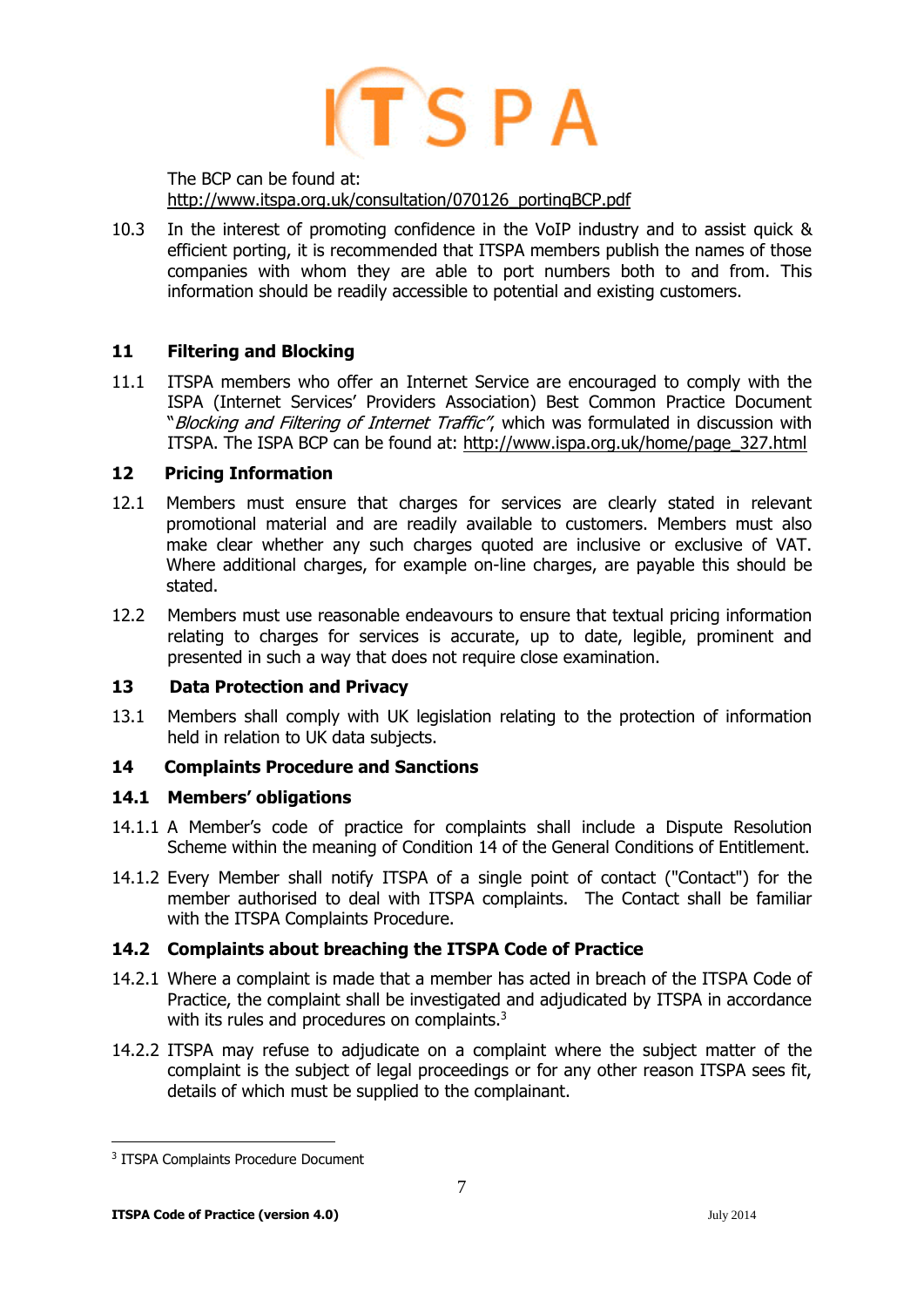

14.2.3 Where a complaint appears to fall within the ambit of a particular regulatory body or self- regulatory body (for example PhonepayPlus or the Advertising Standards Authority), ITSPA may refer the complaint to that body as well as, or instead of, ITSPA adjudicating on the complaint.

## **14.3 Sanctions**

- 14.3.1 Where the Council decides, pursuant to Clause 14.2.1 above, that a Member has breached the Code, the Council may, having taken all relevant circumstances into account:
	- (a) require the Member to remedy the breach; and/or

(b) require an assurance from the Member, relating to future behaviour, in terms dictated by the Council; and/or

(c) suspend the Member from ITSPA without any reimbursement of membership fees in whole or in part; and/or

- (d) expel the Member, in accordance with Article 3 of ITSPA's Articles of Association.
- 14.3.2 Prior to its resolution, the details of any complaint to which the ITSPA complaints procedure has been applied, shall be kept confidential by ITSPA and the relevant member. ITSPA shall impose an obligation of confidence on all complainants as a pre-condition of ITSPA initiating the ITSPA complaints procedure.

#### **15 Changes to the ITSPA Code of Practice**

15.1 The ITSPA Council may amend this ITSPA Code of Practice by a simple majority vote at a duly convened meeting. Notice of such meeting must be given to all Members of ITSPA at least 28 days in advance and must contain the text of the proposed amendment. The 28 day notice period may be reduced or waived by a two-thirds majority vote of all the Members of ITSPA entitled to vote at general meetings of ITSPA.

To request a copy of the Code of Practice in alternative forms, please call +44 (0)20 7340 8733 or email admin@itspa.org.uk

## **Annex 1**

#### **Regulatory Requirements**

ITSPA members must be particularly aware of two Ofcom regulatory statements in relation to VoIP. These are:

• The Regulation of VoIP Services; Statement and publication of statutory notifications under section 48(1) of the Communications Act 2003 modifying General Conditions 14 and 18 (29<sup>th</sup> March 2007). [http://stakeholders.ofcom.org.uk/binaries/consultations/voipregulation/statement/voi](http://stakeholders.ofcom.org.uk/binaries/consultations/voipregulation/statement/voipstatement.pdf) [pstatement.pdf](http://stakeholders.ofcom.org.uk/binaries/consultations/voipregulation/statement/voipstatement.pdf)